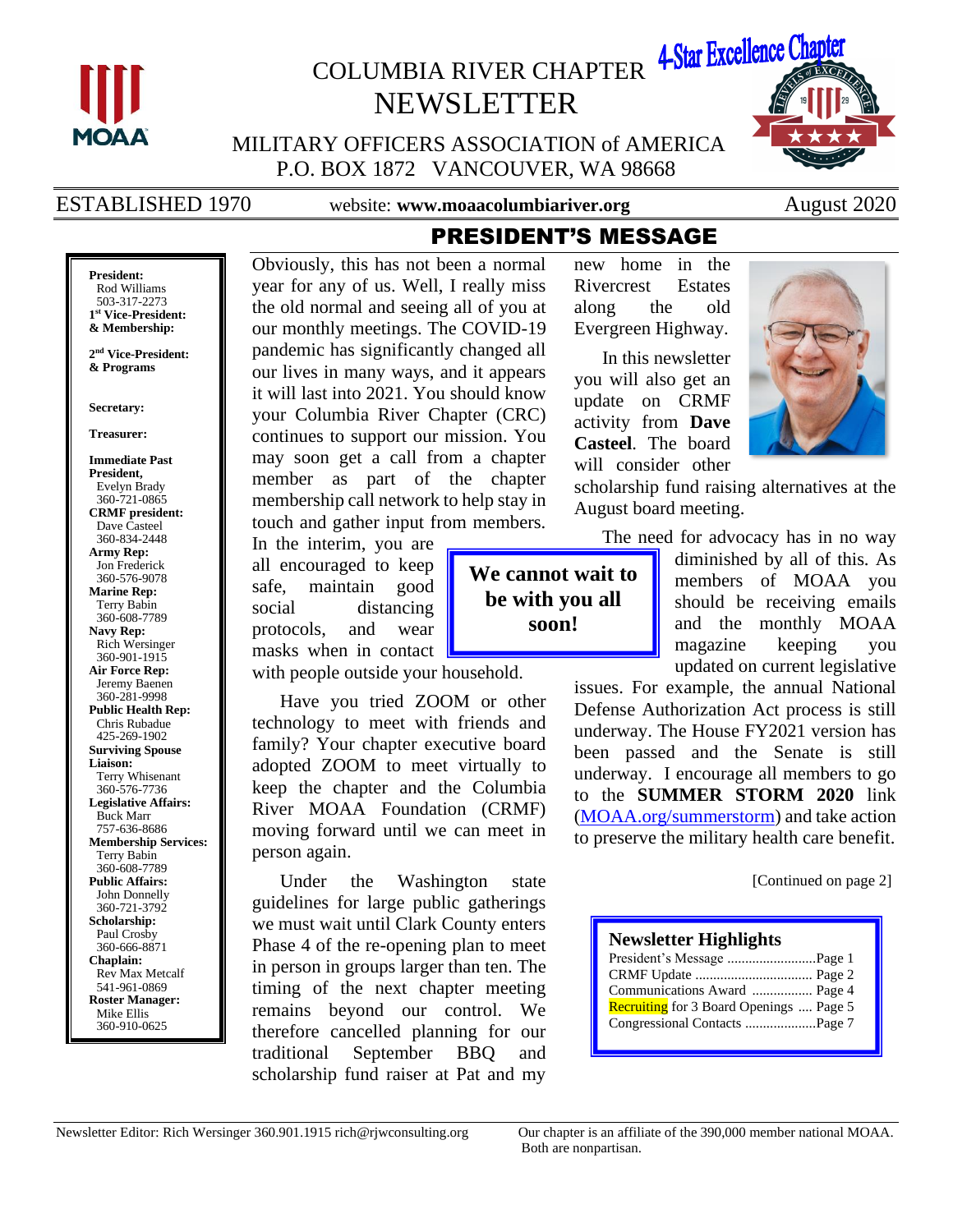### President's Message continued

Urge our senators to support Sections 715 and 716 in the House-passed defense bill regarding DoD's military treatment facility restructuring and DoD medical billet reductions. Follow the links to send a message to our elected representatives on this and other key issues.

MOAA'S topnotch councils and chapters compete annually to receive a four or five-star Levels of Excellence (LOE) Award. On the third of August National MOAA announced results of the LOE award submissions for 2019. This year, our chapter received

a four-star LOE rating. MOAA recently revised the LOE process and standards putting a lot more emphasis on recruiting, sustaining membership, active chapter engagement in the



community, advocacy programs, and chapter leadership succession planning. Evidenced by our consistent 4 and 5 star ratings, we are strong in many of these categories. The latter area of leadership succession is a weak point. We have openings for vice president, treasurer, and secretary. Currently, in addition to president I am covering the VP and treasurer roles and **Dave Casteel** has volunteered, in addition to being President of the CRMF, to act as temporary secretary until we can recruit and elect for these open positions. To continue to be successful, the chapter needs members to step up. Experience is not essential. The chapter needs you!

I hope we can soon meet again with a sense of safety and renewed vigor. Until then, stay safe.

> **Rod Williams President**

# *CRMF August 2020 Update by Dave Casteel*

# Dave Casteel [\(shilohcamas@comcast.net](mailto:shilohcamas@comcast.net) or [CRMFpresident@comcast.net\)](mailto:CRMFpresident@comcast.net)

Thanks to your generous response to the January dues letter, your Columbia River MOAA Foundation continued to be active during this pandemic using your donations to assist students and veterans organizations.

In May we donated \$1,000.00 to Clark College Foundation in support of our three \$1,000 scholarships (which was split, with some going toward the scholarships and the remainder qualifying for matching funds going directly to increase our endowment).

We also donated \$787.50 for a WSU-V matched scholarship as well as \$787.50 for a match towards building the Col Paul and Ivadell Crosby MOAA future endowment at WSU-V. Colleges have unique challenges in the current environment, but student veterans need and want an education and need our continued support. We plan to continue our September and December scholarship fundraising events, even if it is by virtual conferencing (video and or audio). We hope by December that we will again get to meet as a group to recognize our four scholarship recipients in person. As of now, we are projecting the Scholarship Fund to end the CY below our three-year reserve minimum requirement because of potentially lower contributions at these two events.

Regarding the Support the Troops Fund, your foundation approved \$500.00 to donate to A-Warriors-Way which is a 501c3 nonprofit home in Vancouver for homeless male veterans. They are currently at capacity with five men. The husband and wife who created this also want to start a home for homeless female veterans. To do this, they will need more community support—ours included.

[Continued on page 3]

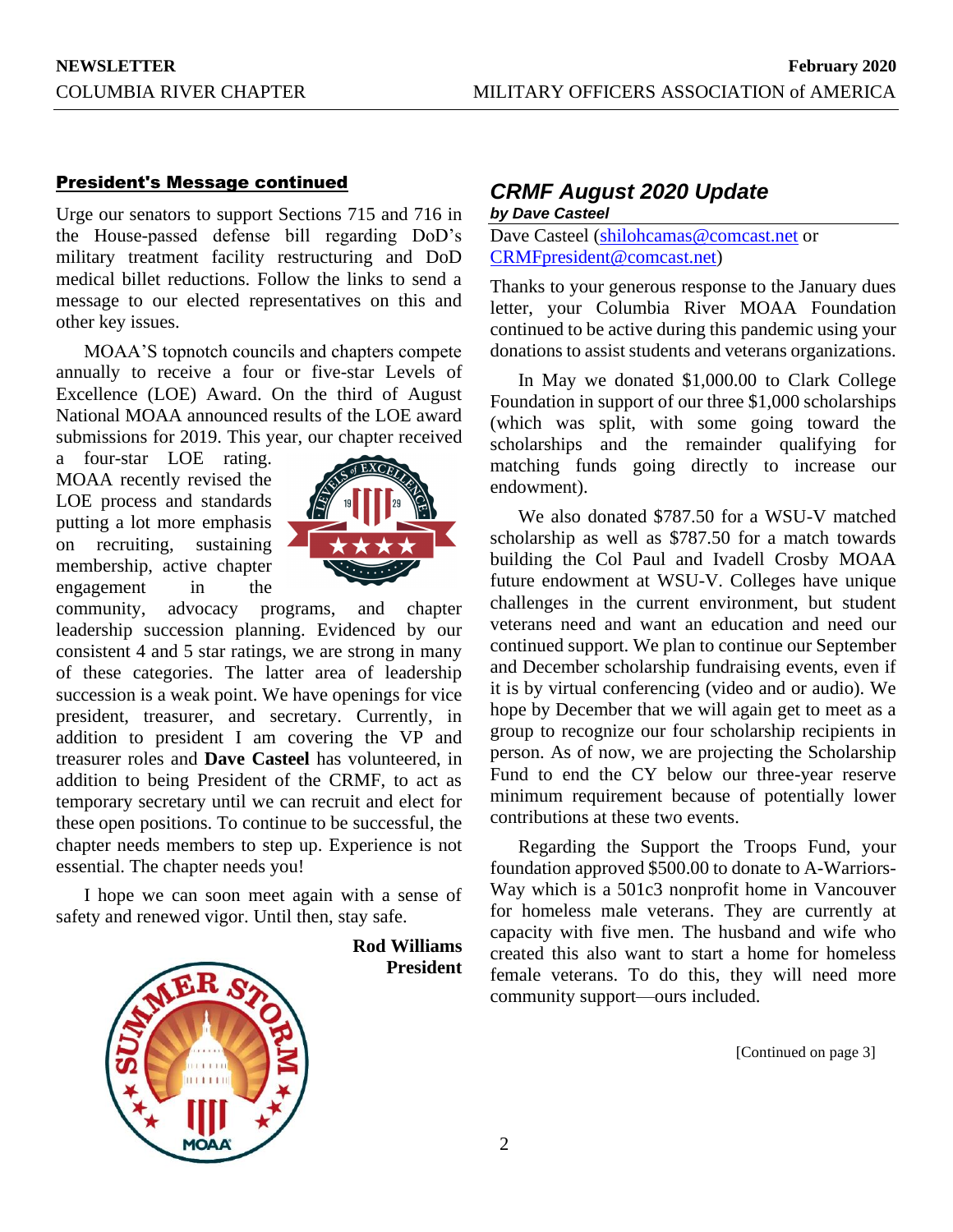#### **NEWSLETTER August 2020**

#### COLUMBIA RIVER CHAPTER MILITARY OFFICERS ASSOCIATION of AMERICA

#### CRMF Update continued

The CRMF also approved a \$500.00 donation to the Clark County Veterans Assistance Center (their Executive Director spoke to us at one of our meetings in 2018). As you may know, their major Spring fundraising event had to be cancelled due to COVID-19. Fortunately, they receive some food grants so are able to provide box lunches for veterans in need. They tell us they are "keeping their heads above water, for now, but just barely," and have had to severely reduce the hours they are open.

Although closed to all but the most severe cases, the Vancouver Fisher House has ongoing needs so the Foundation approved \$1,000.00 going forward this year. Because of COVID-19, they have had to close their kitchen to communal dining and equipped each room with a Keurig, small refrigerator and a microwave, as well as disposable utensils. They need Keurig pods (coffee and tea) as well as individually packaged disposable utensils.

We especially appreciate those families that have linked their Fred Meyer Rewards Card to our Foundation. For those of you have not done so yet, we would ask you to do so. Our organization number is AU238, or you can type in Columbia River MOAA Foundation. So far this year we have received \$46.55 from this program.

We started receiving money this year from *Amazon Smile* from those of you who have linked your *Amazon Smile* accounts to the CRMF. When you sign in to *Amazon Smile* hover over the orange colored word "Supporting:\_\_\_\_" directly below the product search window and enter Columbia River MOAA Foundation. That's all there is to it. Each time you shop, we get a percentage. On line shopping is huge especially now and it all adds  $up - so$  far this year we've received \$29.08. Proceeds from this program as well as the Fred Meyer Rewards program is split between the Scholarship and Support the Troops Funds.

As a reminder, we can accept Qualified Charitable Distributions from your RMD (they reduce your AGI dollar for dollar). Remember, this year, you can also deduct \$300.00 per person (\$600.00 on joint returns) from your AGI for donations to 501c3 nonprofits (such as the CRMF) even when you take the standard

deduction! With your support, each of you can make a difference.

Also, if you donate appreciated stock directly to the CRMF, you avoid having to pay the capital gains you would otherwise have to pay the IRS if you cashed in the securities then donated the proceeds to the CRMF. You come out ahead and we gain--let me know if you are interested in this option.

Remember, we can also accept bequests. Our EIN is 47-4776049.

We really miss seeing all our wonderful MOAA friends and hope this will all end soon.

#### **Dave Casteel**



The U.S Air Force Air Demonstration Squadron "Thunderbirds" perform aerial maneuvers at Joint Base Andrews, Md., Aug. 6, 2020. The aircraft were part of an aerial review following a change of responsibility ceremony in which Gen. Charles Q. Brown, Jr. assumed the responsibilities of Air Force chief of staff from Gen. David L. Goldfein. (U.S. Air Force photo by Airman 1st Class Bridgitte Taylor*)*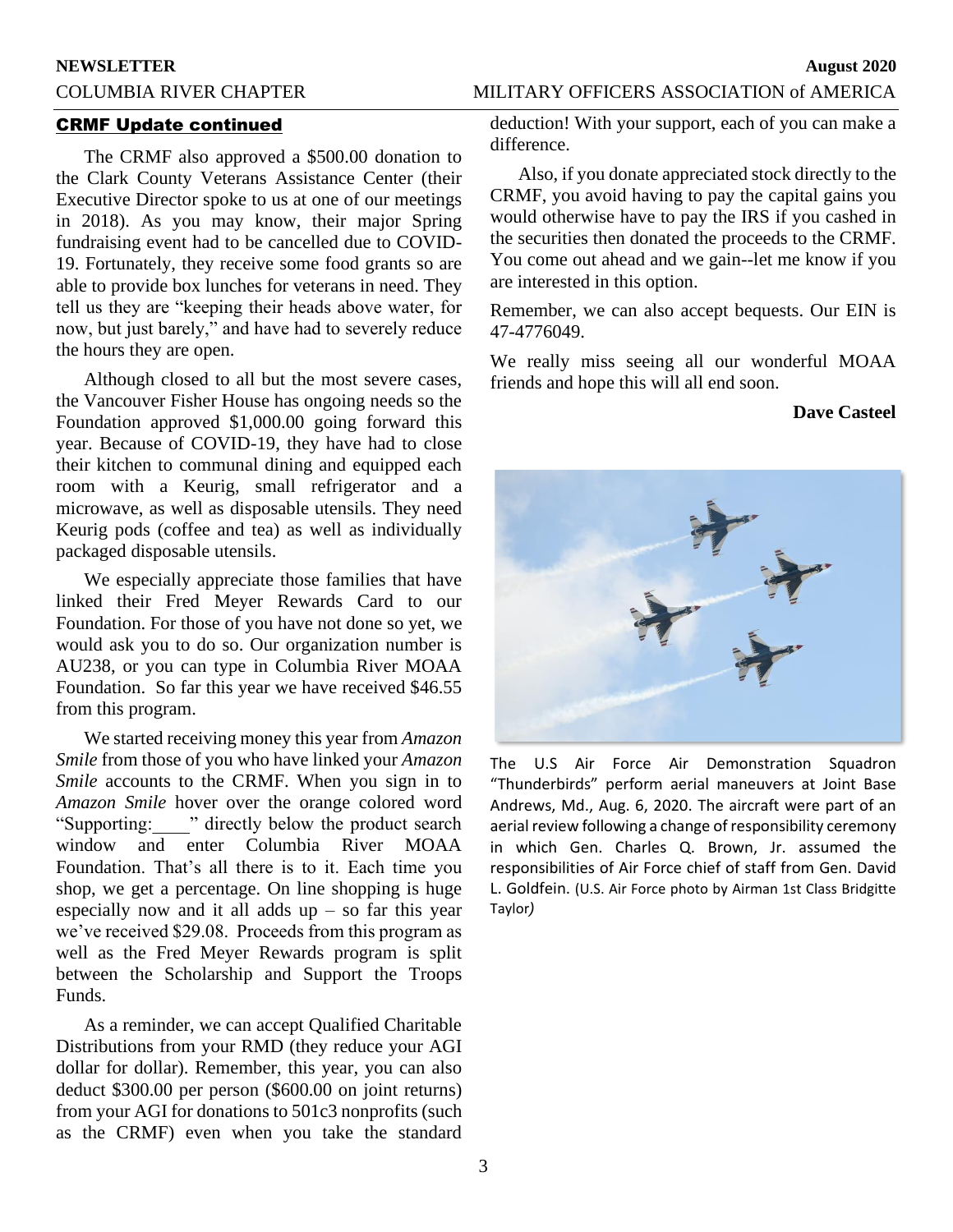**NEWSLETTER August 2020**

# COLUMBIA RIVER CHAPTER MILITARY OFFICERS ASSOCIATION of AMERICA

SENSITION J. HARRIS COMMUNICATIONS AVERE

**AMER** 

# *Chapter Receives MOAA Marvin Harris Communications Five Star Awards for Newsletter and Website*

The chapter was notified in late June that we were awarded five-star recognition for both the Newsletter and Website for 2019.

Since we usually do not meet in the summer, we have been announcing and presenting the awards at the September Fall Scholarship Fundraising Barbecue.

Because the barbecue is cancelled this year, we wanted all to know and to thank **Rich** for his tremendous efforts making our newsletter and website top notch.

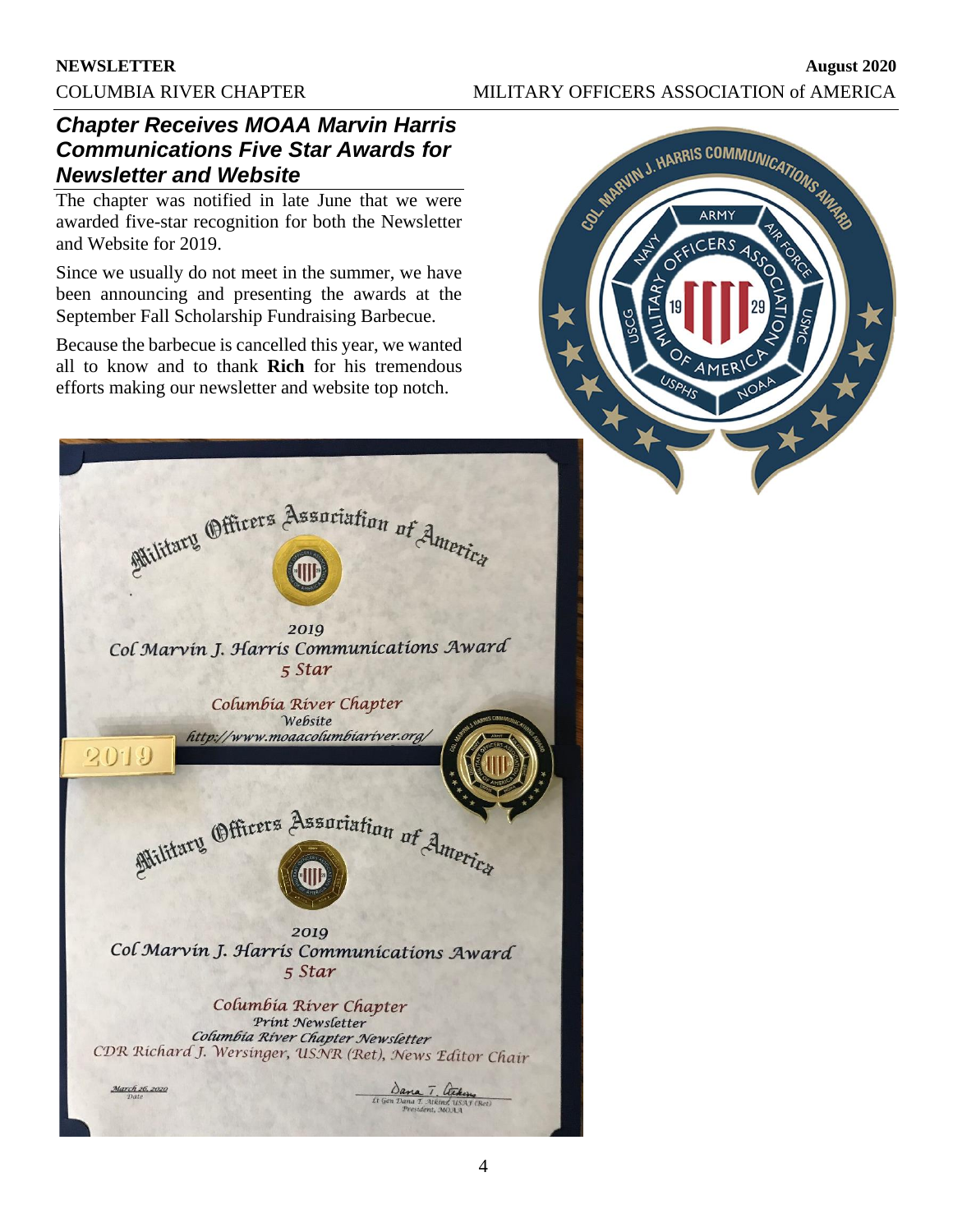# *Chapter Volunteers Needed by Rod Williams*

Presently we have **three openings** on the board:

# **Vice President, Treasurer, Secretary.**

All our members have leadership experience and could capably fill any vacant roles.

Many of our spouses also bring skills and experience which make them excellent candidates. We encourage you to volunteer, too.

The frequently repeated idiom "it takes a village" is especially true about our chapter. It takes many hands to carry the load and not be a heavy burden on any one person.

- **Vice President** can be tailored to fit any willing and able applicants to help us with programs, membership, recruiting, and advocacy activities.
- **Secretary** some computer skills but does not have to an expert.
- **Treasurer –** does not require an accountant. Balancing and maintaining a checking account is the key skill.

There are written procedures and years of documented practice for both the Secretary and Treasurer roles. If you think you can help, contact me, Rod Williams (503) 317-2273 or rodwill50@hotmail.com

We need you!







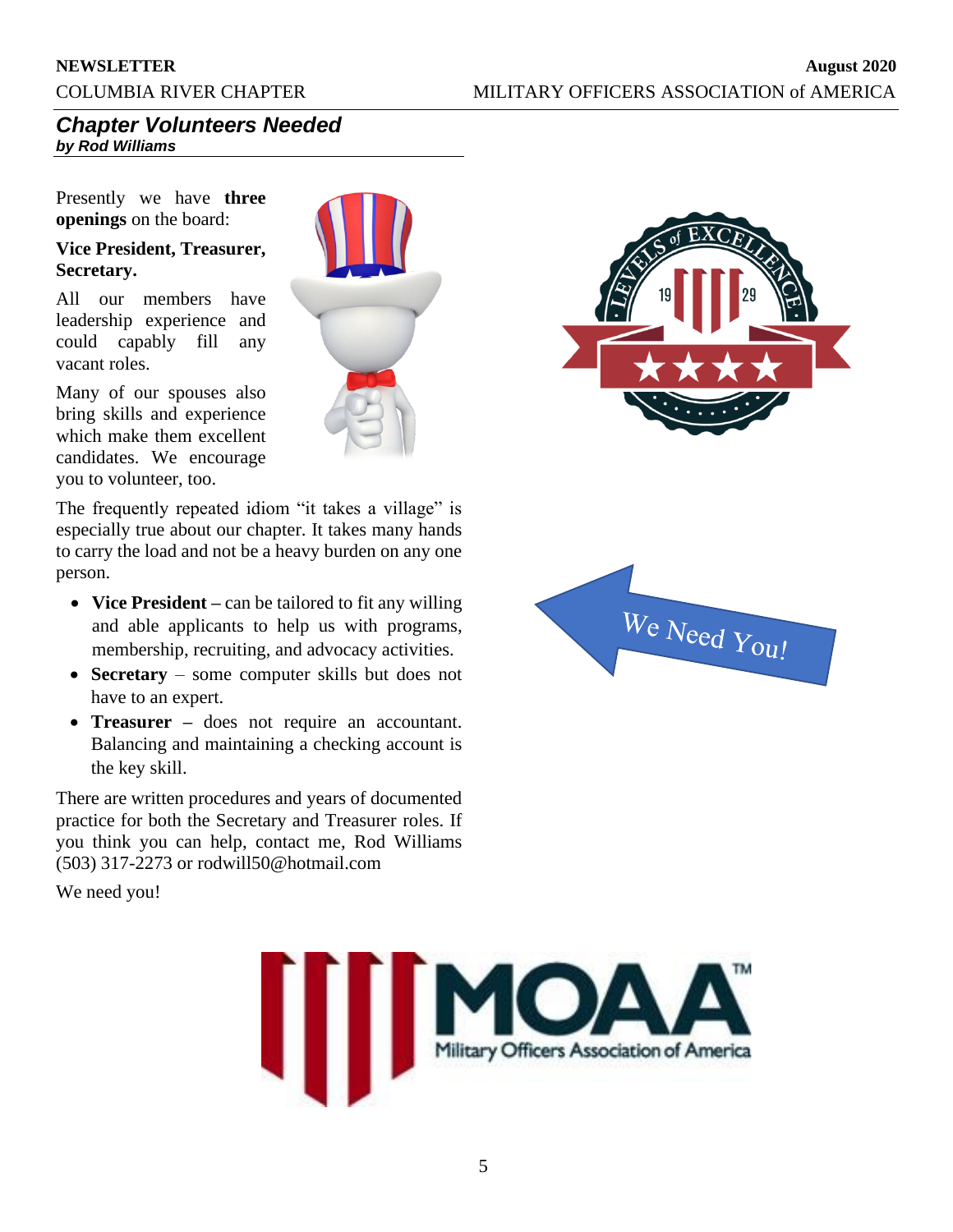# *Chapter ~ Membership Eligibility*

Chapter membership is open to active duty, National Guard, Reserve, retired, and former commissioned officers and warrant officers of the following uniformed services: Army, Marine Corps, Navy, Air Force, Coast Guard, Public Health Service, and National Oceanic and Atmospheric Administration. Surviving spouses of deceased officers are also eligible to join.

# *Columbia River Chapter ~ Affiliate*

Our chapter is an affiliate of the 390,000 member national MOAA which is the nation's largest and most influential association of military officers. MOAA and the chapter are nonprofit, politically nonpartisan organizations. Our chapter is an IRC 501(c)19 war veterans organization.

### *Newsletter Editor*

Our Chapter Secretary coordinates calendar inputs and newsletter distribution.

Newsletter Editor: **Rich Wersinger**. You can contact him at 360-901-1915 or e-mail him at rich@rjwconsulting.org.

### *Newsletter Distribution*

We continue to distribute our newsletter by e-mail. If you are receiving this via postal service and would prefer e-mail please notify **Rod Williams**, our Chapter President at 503-317-2273 or [rodwill50@hotmail.com.](mailto:rodwill50@hotmail.com)